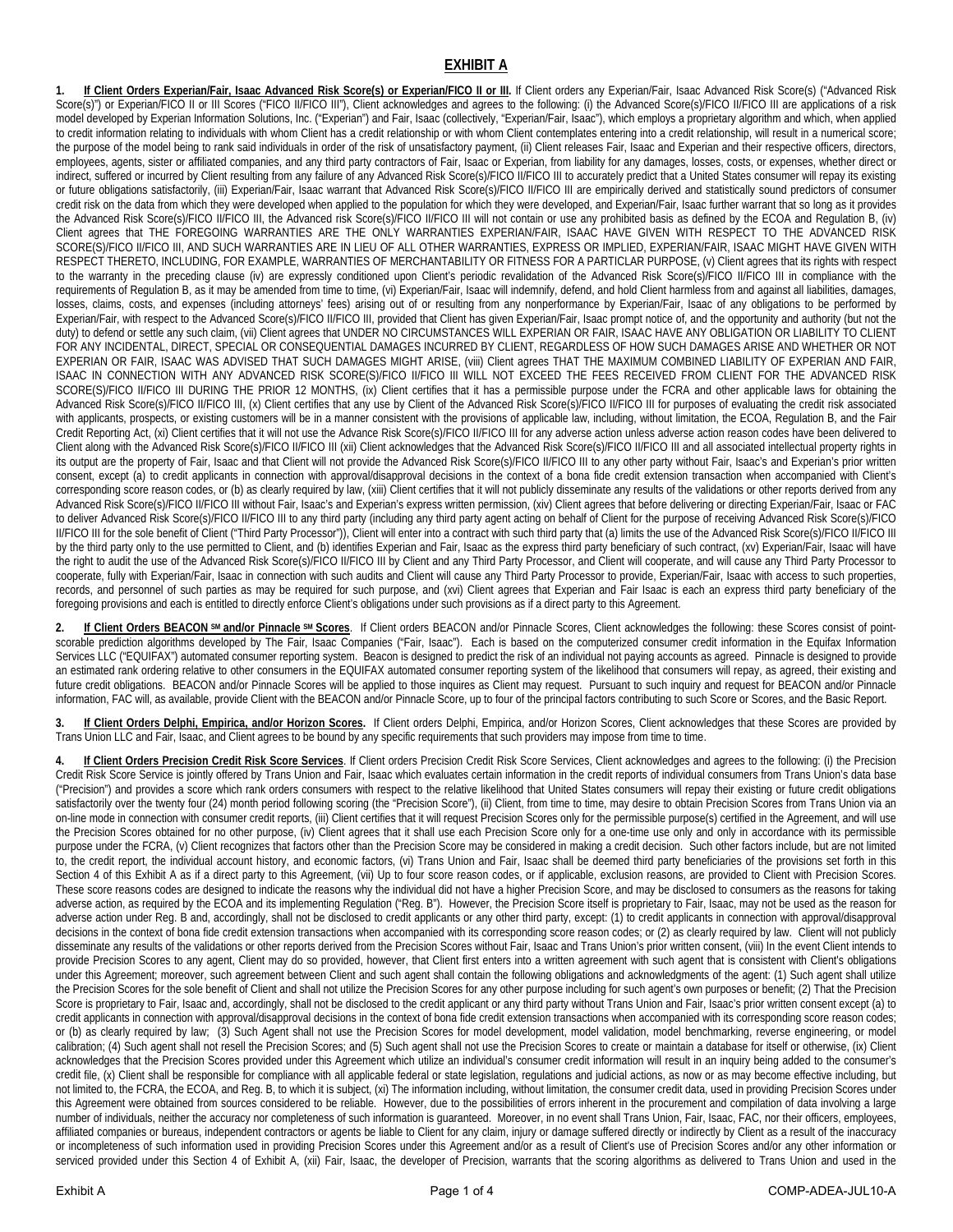computation of the Precision Score ("Models") are empirically derived from Trans Union's credit data and are a demonstrably and statistically sound method of rank-ordering candidate records with respect to the relative likelihood that United States consumers will repay their existing or future credit obligations satisfactorily over the twenty four (24) month period following scoring when applied to the population for which they were developed, and that no scoring algorithm used by Precision uses a "prohibited basis" as that term is defined in the ECOA and Regulation B promulgated thereunder. Precision provides a statistical evaluation of certain information in Trans Union's files on a particular individual, and the Precision Score indicates the relative likelihood that the consumer will repay their existing or future credit obligations satisfactorily over the twenty four (24) month period following scoring relative to other individuals in Trans Union's database. The score may appear on a credit report for convenience only, but is not a part of the credit report nor does it add to the information in the report on which it is based, (xiii) THE WARRANTIES SET FORTH IN SUB-SECTION (XII) ABOVE ARE THE SOLE WARRANTIES MADE UNDER THIS SECTION 4 CONCERNING THE PRECISION SCORES AND ANY OTHER DOCUMENTATION OR OTHER DELIVERABLES AND SERVICES PROVIDED UNDER THIS SECTION 4; AND NEITHER FAIR, ISAAC NOR TRANS UNION MAKE ANY OTHER REPRESENTATIONS OR WARRANTIES CONCERNING THE PRODUCTS AND SERVICES TO BE PROVIDED UNDER THIS SECTION 4. THE WARRANTIES AND REMEDIES SET FORTH IN SUB-SECTION (XII) ABOVE ARE IN LIEU OF ALL OTHERS, WHETHER WRITTEN OR ORAL, EXPRESS OR IMPLIED (INCLUDING, WITHOUT LIMITATION, WARRANTIES THAT MIGHT BE IMPLIED FROM A COURSE OF PERFORMANCE OR DEALING OR TRADE USAGE). THERE ARE NO IMPLIED WARRANTIES OF MERCHANTABILITY OR FITNESS FOR A PARTICULAR PURPOSE, (xiv) IN NO EVENT SHALL ANY PARTY BE LIABLE FOR ANY CONSEQUENTIAL, INCIDENTAL, INDIRECT, SPECIAL, OR PUNITIVE DAMAGES INCURRED BY THE OTHER PARTIES AND ARISING OUT OF THE PERFORMANCE OF THIS SECTION 4, INCLUDING BUT NOT LIMITED TO LOSS OF GOOD WILL AND LOST PROFITS OR REVENUE, WHETHER OR NOT SUCH LOSS OR DAMAGE IS BASED IN CONTRACT, WARRANTY, TORT, NEGLIGENCE, STRICT LIABILITY, INDEMNITY, OR OTHERWISE, EVEN IF A PARTY HAS BEEN ADVISED OF THE POSSIBILITY OF SUCH DAMAGES. THESE LIMITATIONS SHALL APPLY NOTWITHSTANDING ANY FAILURE OF ESSENTIAL PURPOSE OF ANY LIMITED REMEDY, (xv) THE FOREGOING NOTWITHSTANDING, WITH RESPECT TO CLIENT, IN NO EVENT SHALL THE AFORESTATED LIMITATIONS OF LIABILITY, SET FORTH ABOVE IN SUB-SECTION (XIV), APPLY TO DAMAGES INCURRED BY TRANS UNION AND/OR FAIR, ISAAC OR FAC AS A RESULT OF: (A) GOVERNMENTAL, REGULATORY OR JUDICIAL ACTION(S) PERTAINING TO VIOLATIONS OF THE FCRA AND/OR OTHER LAWS, REGULATIONS AND/OR JUDICIAL ACTIONS TO THE EXTENT SUCH DAMAGES RESULT FROM CLIENT'S BREACH, DIRECTLY OR THROUGH CLIENT'S AGENT(S), OF ITS OBLIGATIONS UNDER THIS SECTION 4, (xvi) ADDITIONALLY, NEITHER TRANS UNION NOR FAIR, ISAAC SHALL BE LIABLE FOR ANY AND ALL CLAIMS ARISING OUT OF OR IN CONNECTION WITH THIS SECTION 4 BROUGHT MORE THAN ONE (1) YEAR AFTER THE CAUSE OF ACTION HAS ACCRUED. IN NO EVENT SHALL TRANS UNION'S AND FAIR, ISAAC'S AGGREGATE TOTAL LIABILITY, IF ANY, UNDER THIS SECTION 4, EXCEED THE AGGREGATE AMOUNT PAID, UNDER THIS SECTION 4, BY CLIENT DURING THE TWELVE (12) MONTH PERIOD IMMEDIATELY PRECEDING ANY SUCH CLAIM, OR TEN THOUSAND DOLLARS (\$10,000.00), WHICHEVER AMOUNT IS LESS, (xvii) CLIENT AGREES THAT (1) ALL REPRESENTATIONS, WARRANTIES, RIGHTS, AND REMEDIES REGARDING THE PRECISION SCORE, IF ANY, COME EXCLUSIVELY FROM TRANS UNION AND FAIR ISAAC, (2) FAC MAKES NO REPRESENTATIONS OR WARRANTIES REGARDING THE PRECISION SCORE, WHETHER WRITTEN OR ORAL, EXPRESS OR IMPLIED (INCLUDING, WITHOUT LIMITATION, WARRANTIES THAT MIGHT BE IMPLIED FROM A COURSE OF PERFORMANCE OR DEALING OR TRADE USAGE), AND (3) THERE ARE NO IMPLIED WARRANTIES OF MERCHANTABILITY OR FITNESS FOR A PARTICULAR PURPOSE. Accordingly, neither FAC nor its affiliates, nor any of their officers, employees, independent contractors or agents shall have any liability to Client in connection with the Precision Score even if specifically advised of the possibility of such damages, and Client unconditionally releases all of such persons from all liability whatsoever, whether known or unknown, fixed or contingent, direct or indirect, of whatever nature in connection with the Precision Score, and agrees to look solely to Trans Union and/or Fair Isaac, for any and all rights and remedies it may have, and all damages, losses, costs, or expenses it may incur in connection with the Precision Score.

**If Client Orders Bankruptcy Navigator Index 3.0™.** If Client orders Bankruptcy Navigator Index 3.0, Client acknowledges the following: Bankruptcy Navigator Index 3.0 is a credit scoring service that ranks-orders and segments accounts according to the likelihood of bankruptcy over a 24-month period, based on information in the Equifax Information Services, LLC. ("Equifax") consumer credit database. The scores returned by the Bankruptcy Navigator Index 3.0 service only represent a prediction of bankruptcy filing relative to other individuals in the Equifax credit database and are not intended to characterize any individual as to credit risk or credit capacity. Client certifies that it will order this Service only when client intends to use the information for the permissible purpose set forth in Section 604(a) of the Fair Credit Reporting Act. Client will not order the Service for employment purposes.

**6. If Client Orders Trans Union NextGen Score.** If Client orders Trans Union NextGen Scores, Client acknowledges and agrees to the following: (i) based on an agreement with Trans Union and Fair, Isaac, FAC has access to a unique and proprietary statistical credit scoring service jointly offered by Trans Union and Fair, Isaac that evaluates certain information in the credit reports of individual consumers from Trans Union's data base ("FICO Risk Score, NextGen") and provides a score that rank orders consumers with respect to the relative likelihood that United States consumers will repay their existing or future credit obligations satisfactorily over the twenty four (24) month period following scoring (the "NextGen Score"); (ii) Client from time to time may desire to obtain NextGen Scores from Trans Union via an on-line mode in connection with obtaining Credit Reports from FAC; (iii) Client has certified in the Agreement, and now, again certifies, that it is has one or more specified "permissible purposes" for obtaining Credit Reports. The term "permissible purposes" is used in this section 6 with the meaning assigned to such term Section 604 of the Federal Fair Credit Reporting Act (15 USC 1681b) including, without limitation, all amendments thereto ("FCRA"); (iv) Client certifies that it will request NextGen Scores pursuant to procedures prescribed by FAC from time to time only for the permissible purpose(s) it has specified in the Agreement and certified above, and will use the NextGen Scores obtained for no other purpose; (v) Client will maintain copies of all written authorizations for a minimum of three (3) years from the date of inquiry; (vi) Client agrees that it shall use each NextGen Score only for a one-time use only and only in accordance with its permissible purpose under the FCRA; (vii) with just cause, such as delinquency or violation of the terms of this section 6 or a legal requirement, FAC may, upon its election, discontinue serving the Client and terminate this section 6, in whole or in part, immediately; (viii) Client recognizes that factors other than the NextGen Score may be considered in making a credit decision. Such other factors include, but are not limited to, the credit report, the individual account history, and economic factors; (ix) Trans Union and Fair, Isaac shall be deemed third party beneficiaries under this section 6; (x) up to four (4) score reason codes, or if applicable, exclusion reasons, are provided to Client with NextGen Scores. These score reason codes are designed to indicate the reasons why the individual did not have a higher NextGen Score, and may be disclosed to consumers as the reasons for taking adverse action, as required by the Equal Credit Opportunity Act ("ECOA") and its implementing Regulation ("Reg. B"). However, the NextGen Score itself is proprietary to Fair, Isaac, may not be used as the reason for adverse action under Reg. B and, accordingly, shall not be disclosed to credit applicants or any other third party, except: (1) to credit applicants in connection with approval/disapproval decisions in the context of bona fide credit extension transactions when accompanied with its corresponding score reason codes; or (2) as clearly required by law; (xi) Client will not publicly disseminate any results of the validations or other reports derived from the NextGen Scores without Fair, Isaac and Trans Union's prior written consent; (xii) in the event Client intends to provide NextGen Scores to any agent, Client may do so provided, however, that Client first enters into a written agreement with such agent that is consistent with Client's obligations under this section 6. Moreover, such agreement between Client and such agent shall contain the following obligations and acknowledgments of the agent: (1) such agent shall utilize the NextGen Scores for the sole benefit of Client and shall not utilize the NextGen Scores for any other purpose including for such agent's own purposes or benefit; (2) that the NextGen Score is proprietary to Fair, Isaac and, accordingly, shall not be disclosed to the credit applicant or any third party without Trans Union and Fair, Isaac's prior written consent, except (a) to credit applicants in connection with approval/disapproval decisions in the context of bona fide credit extension transactions when accompanied with its corresponding score reason codes; or (b) as clearly required by law; (3) such Agent shall not use the NextGen Scores for model development, model validation, model benchmarking, reverse engineering, or model calibration; (4) such agent shall not resell the NextGen Scores; and (5) such agent shall not use the NextGen Scores to create or maintain a database for itself or otherwise; (xiii) Client acknowledges that the NextGen Scores provided under this section 6, which utilize an individual's consumer credit information, will result in an inquiry being added to the consumer's credit file. Client shall be responsible for compliance with all applicable federal and state legislation, regulations and judicial actions, as now or as may become effective including, but not limited to, the FCRA, the ECOA, and Reg. B, to which it is subject; (xiv) the information including, without limitation, the consumer credit data, used in providing NextGen Scores under this section 6 were obtained from sources considered by Trans Union and Fair, Isaac to be reliable. However, due to the possibilities of errors inherent in the procurement and compilation of data involving a large number of individuals, neither the accuracy nor completeness of such information is guaranteed. Moreover, in no event shall Trans Union, Fair, Isaac, or FAC nor their officers, employees, affiliated companies or bureaus, independent contractors or agents be liable to Client for any claim, injury or damage suffered directly or indirectly by Client as a result of the inaccuracy or incompleteness of such information used in providing NextGen Scores under this section 6 and/or as a result of Client's use of NextGen Scores and/or any other information or serviced provided under this Addendum; (xv) Fair, Isaac, the developer of NextGen Score, warrants that the scoring algorithms as delivered to Trans Union and used in the computation of the NextGen Score ("Models") are empirically derived from Trans Union's credit data and are a demonstrably and statistically sound method of rank-ordering candidate records with respect to the relative likelihood that United States consumers will repay their existing or future credit obligations satisfactorily over the twenty four (24) month period following scoring when applied to the population for which they were developed, and that no scoring algorithm used by NextGen Score uses a "prohibited basis" as that term is defined in the ECOA and Reg. B. NextGen Score provides a statistical evaluation of certain information in Trans Union's files on a particular individual, and the NextGen Score indicates the relative likelihood that the consumer will repay their existing or future credit obligations satisfactorily over the twenty four (24)-month period following scoring relative to other individuals in Trans Union's database. The score may appear on a credit report for convenience only, but is not a part of the credit report nor does it add to the information in the report on which it is based; (xvi) THE WARRANTIES SET FORTH IN SUBSECTION (XVI) ARE THE SOLE WARRANTIES MADE UNDER THIS SECTION 6 CONCERNING THE NEXTGEN SCORES AND ANY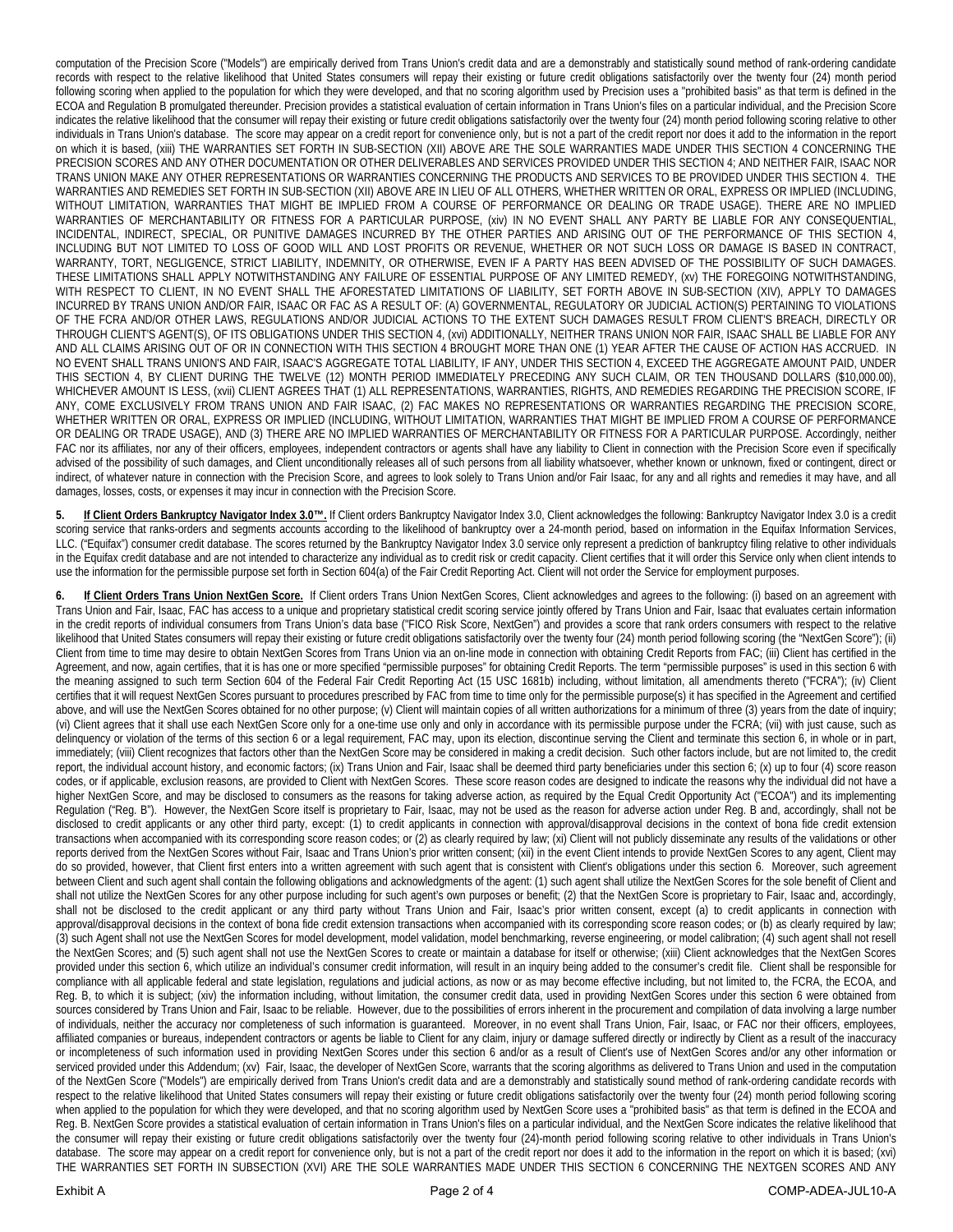OTHER DOCUMENTATION OR OTHER DELIVERABLES AND SERVICES PROVIDED UNDER THIS SECTION 6; AND NEITHER FAIR, ISAAC NOR TRANS UNION MAKE ANY OTHER REPRESENTATIONS OR WARRANTIES CONCERNING THE PRODUCTS AND SERVICES TO BE PROVIDED UNDER THIS SECTION 6 OTHER THAN AS SET FORTH IN THIS SECTION 6. THE WARRANTIES AND REMEDIES SET FORTH IN SUBSECTION (XV) ABOVE ARE IN LIEU OF ALL OTHERS, WHETHER WRITTEN OR ORAL, EXPRESS OR IMPLIED (INCLUDING, WITHOUT LIMITATION, WARRANTIES THAT MIGHT BE IMPLIED FROM A COURSE OF PERFORMANCE OR DEALING OR TRADE USAGE). THERE ARE NO IMPLIED WARRANTIES OF MERCHANTABILITY OR FITNESS FOR A PARTICULAR PURPOSE; (XVII) IN NO EVENT SHALL ANY PARTY BE LIABLE FOR ANY CONSEQUENTIAL, INCIDENTAL, INDIRECT, SPECIAL, OR PUNITIVE DAMAGES INCURRED BY THE OTHER PARTIES AND ARISING OUT OF THE PERFORMANCE OF THIS SECTION 6, INCLUDING BUT NOT LIMITED TO LOSS OF GOOD WILL AND LOST PROFITS OR REVENUE, WHETHER OR NOT SUCH LOSS OR DAMAGE IS BASED IN CONTRACT, WARRANTY, TORT, NEGLIGENCE, STRICT LIABILITY, INDEMNITY, OR OTHERWISE, EVEN IF A PARTY HAS BEEN ADVISED OF THE POSSIBILITY OF SUCH DAMAGES. THESE LIMITATIONS SHALL APPLY NOTWITHSTANDING ANY FAILURE OF ESSENTIAL PURPOSE OF ANY LIMITED REMEDY; (XVIII) THE FOREGOING NOTWITHSTANDING, WITH RESPECT TO CLIENT, IN NO EVENT SHALL THE AFORESTATED LIMITATIONS OF LIABILITY, SET FORTH IN SUBSECTION (XVII) ABOVE, APPLY TO DAMAGES INCURRED BY TRANS UNION, FAIR, ISAAC OR FAC AS A RESULT OF: (A) GOVERNMENTAL, REGULATORY OR JUDICIAL ACTION(S) PERTAINING TO VIOLATIONS OF THE FCRA AND/OR OTHER LAWS, REGULATIONS AND/OR JUDICIAL ACTIONS TO THE EXTENT SUCH DAMAGES RESULT FROM CLIENT'S BREACH, DIRECTLY OR THROUGH CLIENT'S AGENT(S), OF ITS OBLIGATIONS UNDER THIS SECTION 6; (XIX) ADDITIONALLY, NEITHER TRANS UNION NOR FAIR, ISAAC SHALL BE LIABLE FOR ANY AND ALL CLAIMS ARISING OUT OF OR IN CONNECTION WITH THIS SECTION 6 BROUGHT MORE THAN ONE (1) YEAR AFTER THE CAUSE OF ACTION HAS ACCRUED. IN NO EVENT SHALL TRANS UNION'S AND FAIR, ISAAC'S AGGREGATE TOTAL LIABILITY, IF ANY, UNDER THIS SECTION 6, EXCEED THE AGGREGATE AMOUNT PAID, UNDER THIS SECTION 6, BY CLIENT DURING THE TWELVE (12) MONTH PERIOD IMMEDIATELY PRECEDING ANY SUCH CLAIM, OR TEN THOUSAND DOLLARS (\$10,000.00), WHICHEVER AMOUNT IS LESS; (XX) CLIENT AGREES THAT (1) ALL REPRESENTATIONS, WARRANTIES, RIGHTS, AND REMEDIES REGARDING THE NEXTGEN SCORE, IF ANY, COME EXCLUSIVELY FROM TRANS UNION AND FAIR, ISAAC, (2) FAC MAKES NO REPRESENTATIONS OR WARRANTIES REGARDING THE NEXTGEN SCORE, WHETHER WRITTEN OR ORAL, EXPRESS OR IMPLIED (INCLUDING, WITHOUT LIMITATION, WARRANTIES THAT MIGHT BE IMPLIED FROM A COURSE OF PERFORMANCE OR DEALING OR TRADE USAGE), AND (3) THERE ARE NO IMPLIED WARRANTIES OF MERCHANTABILITY OR FITNESS FOR A PARTICULAR PURPOSE. Accordingly, neither FAC or its affiliates nor any of their officers, employees, independent contractors or agents shall have any liability to Client in connection with the NextGen Score even if specifically advised of the possibility of such damages, and Client unconditionally releases all of such persons from all liability whatsoever, whether known or unknown, fixed or contingent, direct or indirect, of whatever nature in connection with the NextGen Score, and agrees to look solely to Trans Union and/or Fair, Isaac for any and all rights and remedies it may have, and all damages, losses, costs, or expenses it may incur in connection with the NextGen Score.

**7. If Client Orders Trans Union Classic Score.** If Client orders Trans Union Classic Scores, Client acknowledges and agrees to the following: (i) based on an agreement with Trans Union and Fair, Isaac, FAC has access to a unique and proprietary statistical credit scoring service jointly offered by Trans Union and Fair, Isaac that evaluates certain information in the credit reports of individual consumers from Trans Union's data base ("Classic") and provides a score that rank orders consumers with respect to the relative likelihood that United States consumers will repay their existing or future credit obligations satisfactorily over the twenty four (24) month period following scoring (the "Classic Score"); (ii) Client from time to time may desire to obtain Classic Scores from Trans Union via an on-line mode in connection with obtaining Credit Reports from FAC; (iii) Client has certified in the Agreement, and now, again certifies, that it is has one or more specified "permissible purposes" for obtaining Credit Reports. The term "permissible purposes" is used in this Section 7 with the meaning assigned to such term Section 604 of the Federal Fair Credit Reporting Act (15 USC 1681b) including, without limitation, all amendments thereto ("FCRA"); (iv) Client certifies that it will request Classic Scores pursuant to procedures prescribed by FAC from time to time only for the permissible purpose(s) it has specified in the Agreement and certified above, and will use the Classic Scores obtained for no other purpose; (v) Client will maintain copies of all written authorizations for a minimum of three (3) years from the date of inquiry; (vi) Client agrees that it shall use each Classic Score only for a one-time use only and only in accordance with its permissible purpose under the FCRA; (vii) with just cause, such as delinquency or violation of the terms of this section 7 or a legal requirement, FAC may, upon its election, discontinue serving the Client and terminate this Agreement, in whole or in part, immediately; (viii) Client recognizes that factors other than the Classic Score may be considered in making a credit decision. Such other factors include, but are not limited to, the credit report, the individual account history, and economic factors; (viii) Trans Union and Fair, Isaac shall be deemed third party beneficiaries under this Section 7; (ix) up to five (5) score reason codes, or if applicable, exclusion reasons, are provided to Client with Classic Scores. These score reason codes are designed to indicate the reasons why the individual did not have a higher Classic Score, and may be disclosed to consumers as the reasons for taking adverse action, as required by the Equal Credit Opportunity Act ("ECOA") and its implementing Regulation ("Reg. B"). However, the Classic Score itself is proprietary to Fair, Isaac, may not be used as the reason for adverse action under Reg. B and, accordingly, shall not be disclosed to credit applicants or any other third party, except: (1) to credit applicants in connection with approval/disapproval decisions in the context of bona fide credit extension transactions when accompanied with its corresponding score reason codes; or (2) as clearly required by law. Client will not publicly disseminate any results of the validations or other reports derived from the Classic Scores without Fair, Isaac and Trans Union's prior written consent; (x) in the event Client intends to provide Classic Scores to any agent, Subscriber may do so provided, however, that Client first enters into a written agreement with such agent that is consistent with Subscriber's obligations under this section 7. Moreover, such agreement between Client and such agent shall contain the following obligations and acknowledgments of the agent: (1) such agent shall utilize the Classic Scores for the sole benefit of Client and shall not utilize the Classic Scores for any other purpose including for such agent's own purposes or benefit; (2) that the Classic Score is proprietary to Fair, Isaac and, accordingly, shall not be disclosed to the credit applicant or any third party without Trans Union and Fair, Isaac's prior written consent, except (a) to credit applicants in connection with approval/disapproval decisions in the context of bona fide credit extension transactions when accompanied with its corresponding score reason codes; or (b) as clearly required by law; (3) such Agent shall not use the Classic Scores for model development, model validation, model benchmarking, reverse engineering, or model calibration; (4) such agent shall not resell the Classic Scores; and (5) such agent shall not use the Classic Scores to create or maintain a database for itself or otherwise; (xi) Client acknowledges that the Classic Scores provided under this section 7, which utilize an individual's consumer credit information, will result in an inquiry being added to the consumer's credit file; (xii) Client shall be responsible for compliance with all applicable federal and state legislation, regulations and judicial actions, as now or as may become effective including, but not limited to, the FCRA, the ECOA, and Reg. B, to which it is subject; (xiii) the information including, without limitation, the consumer credit data, used in providing Classic Scores under this section 7 were obtained from sources considered by Trans Union and Fair, Isaac to be reliable. However, due to the possibilities of errors inherent in the procurement and compilation of data involving a large number of individuals, neither the accuracy nor completeness of such information is guaranteed. Moreover, in no event shall Trans Union, Fair, Isaac, or FAC nor their officers, employees, affiliated companies or bureaus, independent contractors or agents be liable to Client for any claim, injury or damage suffered directly or indirectly by Client as a result of the inaccuracy or incompleteness of such information used in providing Classic Scores under this section 7 and/or as a result of Client's use of Classic Scores and/or any other information or serviced provided under this section 7; (xiv) Fair, Isaac, the developer of Classic Score, warrants that the scoring algorithms as delivered to Trans Union and used in the computation of the Classic Score ("Models") are empirically derived from Trans Union's credit data and are a demonstrably and statistically sound method of rank-ordering candidate records with respect to the relative likelihood that United States consumers will repay their existing or future credit obligations satisfactorily over the twenty four (24) month period following scoring when applied to the population for which they were developed, and that no scoring algorithm used by Classic Score uses a "prohibited basis" as that term is defined in the ECOA and Reg. B. Classic Score provides a statistical evaluation of certain information in Trans Union's files on a particular individual, and the Classic Score indicates the relative likelihood that the consumer will repay their existing or future credit obligations satisfactorily over the twenty four (24)-month period following scoring relative to other individuals in Trans Union's database. The score may appear on a credit report for convenience only, but is not a part of the credit report nor does it add to the information in the report on which it is based; (xv) THE WARRANTIES SET FORTH IN SUBSECTION (xiv) ABOVE ARE THE SOLE WARRANTIES MADE UNDER THIS SECTION 7 CONCERNING THE CLASSIC SCORES AND ANY OTHER DOCUMENTATION OR OTHER DELIVERABLES AND SERVICES PROVIDED UNDER THIS SECTION 7; AND NEITHER FAIR, ISAAC NOR TRANS UNION MAKE ANY OTHER REPRESENTATIONS OR WARRANTIES CONCERNING THE PRODUCTS AND SERVICES TO BE PROVIDED UNDER THIS SECTION 7 OTHER THAN AS SET FORTH IN THIS SECTION 7. THE WARRANTIES AND REMEDIES SET FORTH IN SUBSECTION (XVI) ARE IN LIEU OF ALL OTHERS, WHETHER WRITTEN OR ORAL, EXPRESS OR IMPLIED (INCLUDING, WITHOUT LIMITATION, WARRANTIES THAT MIGHT BE IMPLIED FROM A COURSE OF PERFORMANCE OR DEALING OR TRADE USAGE). THERE ARE NO IMPLIED WARRANTIES OF MERCHANTABILITY OR FITNESS FOR A PARTICULAR PURPOSE; (XVI) IN NO EVENT SHALL ANY PARTY BE LIABLE FOR ANY CONSEQUENTIAL, INCIDENTAL, INDIRECT, SPECIAL, OR PUNITIVE DAMAGES INCURRED BY THE OTHER PARTIES AND ARISING OUT OF THE PERFORMANCE OF THIS SECTION 7, INCLUDING BUT NOT LIMITED TO LOSS OF GOOD WILL AND LOST PROFITS OR REVENUE, WHETHER OR NOT SUCH LOSS OR DAMAGE IS BASED IN CONTRACT, WARRANTY, TORT, NEGLIGENCE, STRICT LIABILITY, INDEMNITY, OR OTHERWISE, EVEN IF A PARTY HAS BEEN ADVISED OF THE POSSIBILITY OF SUCH DAMAGES. THESE LIMITATIONS SHALL APPLY NOTWITHSTANDING ANY FAILURE OF ESSENTIAL PURPOSE OF ANY LIMITED REMEDY; (XVII) THE FOREGOING NOTWITHSTANDING, WITH RESPECT TO CLIENT, IN NO EVENT SHALL THE AFORESTATED LIMITATIONS OF LIABILITY, SET FORTH ABOVE IN SUBSECTION (XVI), APPLY TO DAMAGES INCURRED BY TRANS UNION, FAIR, ISAAC OR FAC AS A RESULT OF: (A) GOVERNMENTAL, REGULATORY OR JUDICIAL ACTION(S) PERTAINING TO VIOLATIONS OF THE FCRA AND/OR OTHER LAWS, REGULATIONS AND/OR JUDICIAL ACTIONS TO THE EXTENT SUCH DAMAGES RESULT FROM CLIENT'S BREACH, DIRECTLY OR THROUGH CLIENT'S AGENT(S), OF ITS OBLIGATIONS UNDER THIS SECTION 7; (XVIII)